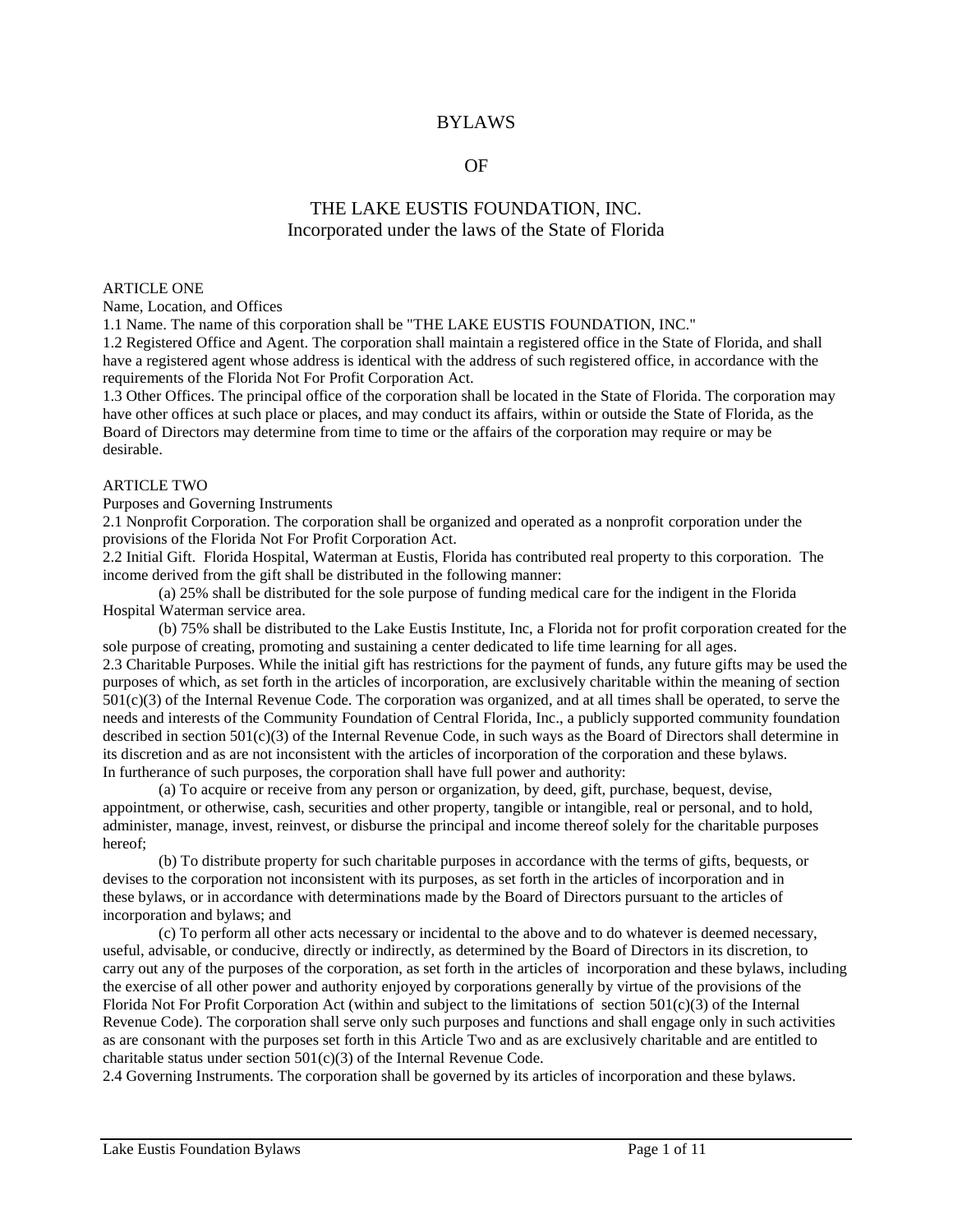## ARTICLE THREE

Board of Directors

3.1 Authority and Responsibility of the Board of Directors.

(a) The supreme authority of the corporation and the government and management of the affairs of the corporation shall be vested in the Board of Directors; and all the powers, duties, and functions of the corporation conferred by the articles of incorporation, these bylaws, state statutes, common law, court decisions, or otherwise, shall be exercised, performed, or controlled by or under the authority of the Board of Directors.

(b) The governing body of the corporation shall be the Board of Directors. The Board of Directors shall have supervision, control and direction of the management, affairs and property of the corporation; shall determine its policies or changes therein; and shall actively prosecute its purposes and objectives and supervise the disbursement of its funds. The Board of Directors may adopt, by majority vote, such rules and regulations for the conduct of its business and the business of the corporation as shall be deemed advisable, and may, in the execution of the powers granted, delegate certain of its authority and responsibility to an executive committee. Under no circumstances,

however, shall any actions be taken which are inconsistent with the articles of incorporation and these bylaws; and the fundamental and basic purposes of the corporation, as expressed in the articles of incorporation and these bylaws, shall not be amended or changed.

(c) The Board of Directors shall not permit any part of the net earnings or capital of the corporation to inure to the benefit of any member, trustee, officer, director, or other private person or individual.

(d) The Board of Directors may, from time to time, appoint, as advisors, persons whose advice, assistance and support may be deemed helpful in determining policies and formulating programs for carrying out the purposes and functions of the corporation.

(e) The Board of Directors is authorized to employ or retain such person or persons, including an executive director or officer, attorneys, trustees, agents, and assistants, as in its judgment are necessary or desirable for the administration and management of the corporation, and to pay reasonable compensation for the services

performed and expenses incurred by any such person or persons.

3.2 Regular Board of Directors. The regular Board of Directors of the corporation shall consist of no fewer than FIVE (5) members who shall be appointed in the manner prescribed in these bylaws. A majority of the members of the regular Board of Directors of the corporation shall at all times be persons who are appointed by the

Board of Directors of the Community Foundation of Central Florida, Inc.; and all other directors shall be persons appointed by the Lake Eustis Institute, Inc.. Members of the regular Board of Directors of the corporation shall always include the president of the corporation, together with such other directors as may be appointed from time to time in accordance with these bylaws. The Board of Directors is authorized to fix the precise number of directors by resolution adopted from time to time by a majority of all the directors then in office.

3.3 Manner of Appointment and Term of Office. The Board of Directors of the Community Foundation of Central Florida, Inc. shall always appoint a majority of the regular directors of the corporation; and the Lake Eustis Institute, Inc., shall appoint all other directors of the corporation.

3.4 Removal. Any director appointed by the Board of Directors of the Community Foundation of Central Florida, Inc. may be removed, either for or without cause, by the Board of Directors of the Community Foundation of Central Florida, Inc.; and any director appointed by the Lake Eustis Institute, Inc. may be removed, either for or without cause, by the person or persons who made the appointment. A removed director's successor may be appointed at the same time by the appointing authority, that is, by the Board of Directors of the Community Foundation of Central Florida, Inc. or by the Lake Eustis Institute, Inc..

3.5 Vacancies. Any vacancy in the Board of Directors arising at any time and from any cause, including the authorization of an increase in the number of directors, may be filled by the Board of Directors of the Community Foundation of Central Florida, Inc. or by Lake Eustis, Institute, Inc., in accordance with the provisions of Section 3.3 of these bylaws. Each director so appointed shall hold office until his or her successor has been elected and has qualified, or until his or her earlier death, resignation, retirement, removal, or disqualification.

3.6 Committees of the Board of Directors. By resolution adopted by a majority of the full Board of Directors, the Board of Directors may designate from among its members one or more executive committees, each consisting of three (3) or more directors, which number shall always include the president of the corporation, at least one director

appointed by the Community Foundation of Central Florida, Inc., and at least one director appointed by the Lake Eustis Institute, Inc. By resolution adopted by a majority of directors present at a meeting at which a quorum is present, the Board of Directors may designate from among its members one or more other committees, each consisting of two (2) or more directors. Except as prohibited by law, each committee shall have the authority as set forth in the resolution establishing said committee. See also Article Eight ("Committees of Directors").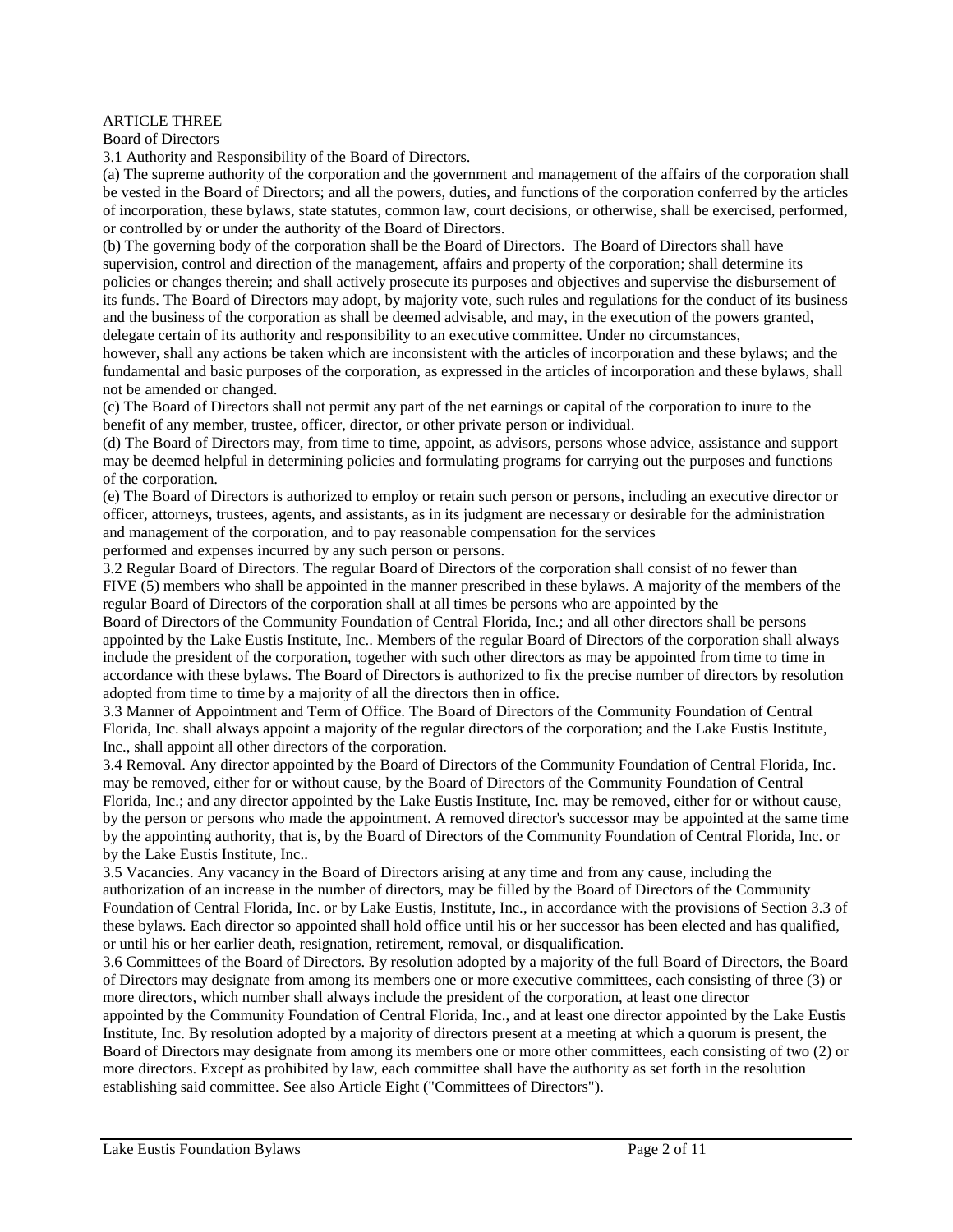3.7 Compensation. Nothing contained in the governing instruments of the corporation shall be construed to prevent any director from serving the corporation in any capacity and receiving reasonable compensation for services rendered to, and in furtherance of the purposes and functions of, the corporation.

# ARTICLE FOUR

#### Meetings of the Board of Directors

4.1 Place of Meetings. Meetings of the Board of Directors may be held at any place within or outside the State of Florida as set forth in the notice thereof or in the event of a meeting held pursuant to waiver of notice, as may be set forth in the waiver, or if no place is so specified, at the principal office of the corporation.

4.2 Annual Meeting; Notice. An annual meeting of the Board of Directors may be held at the principal office of the corporation or at such other place as the Board of Directors may determine on such date and at such time as the Board of Directors shall designate.

Unless waived as contemplated in Section 5.2, notice of the time, date, and place of such annual meeting shall be given by the secretary in accordance with the provisions of Section 5.1 no fewer than ten (10) nor more than fifty (50) days before such meeting.

4.3 Regular Meetings; Notice. Regular meetings of the Board of Directors may be held from time to time between annual meetings at such times, on such dates, and at such places as the Board of Directors may prescribe. Notice of the time, date, and place of each such regular meeting shall be given by the secretary in accordance with the

provisions of Section 5.1 no fewer than seven (7) nor more than thirty (30) days before such regular meeting. 4.4 Special Meetings; Notice. Special meetings of the Board of Directors may be called by or at the request of the president or by any two of the directors in office at that time. Notice of the time, date, place, and purpose of any special meeting of the Board of Directors shall be given by the secretary in accordance with the provisions of Section 5.1 at least twenty-four (24) hours before such meeting; provided that notice shall be given at least seven (7) days prior to any special meeting the purpose of which is to remove a director or to approve a matter which would require the approval of members, if the corporation had members.

4.5 Waiver. Attendance by a director at a meeting shall constitute waiver of notice of such meeting, except where a director attends a meeting for the express purpose of objecting to the transaction of business because the meeting is not lawfully called. See also Article Five ("Notice and Waiver").

4.6 Quorum. At meetings of the Board of Directors, a majority of the directors then in office, including at least one director appointed by the Community Foundation of Central Florida, Inc. and at least one director appointed by Lake Eustis Institute, Inc. shall be necessary to constitute a quorum for the transaction of business.

4.7 Vote Required for Action. Except as otherwise provided in these bylaws or by law, the act of a majority of the directors present at a meeting at which a quorum is present at the time shall be the act of the Board of Directors. Adoption, amendment, and repeal of a bylaw are provided for in Article Fourteen of these bylaws. Vacancies in the Board of Directors may be filled as provided in Section 3.5 of these bylaws.

4.8 Action by Directors Without a Meeting. Any action required or permitted to be taken at a meeting of the Board of Directors may be taken without a meeting if a consent in writing, setting forth the action so taken, is signed by not less than a majority of the directors then in office. Such consent shall have the same force and effect as a majority vote at a meeting duly called. Actions that require the unanimous approval of all of the directors may be taken without a meeting if a consent in writing, setting forth the actions so taken, is signed by all of the directors. The signed consent, or a signed copy, shall be placed in the minute book.

4.9 Telephone and Similar Meetings. Directors may participate in and hold a meeting by means of conference telephone or similar communications equipment by means of which all persons participating in the meeting can hear each other. Participation in such a meeting shall constitute presence in person at the meeting, except where a person participates in the meeting for the express purpose of objecting to the transaction of any business on the grounds that the meeting is not lawfully called or convened.

4.10 Adjournments. A meeting of the Board of Directors, whether or not a quorum is present, may be adjourned by a majority of the directors present to reconvene at a specific time and place. It shall not be necessary to give notice of the reconvened meeting or of the business to be transacted, other than by announcement at the meeting

which was adjourned. At any such reconvened meeting at which a quorum is present, any business may be transacted which could have been transacted at the meeting which was adjourned.

4.11 Proxies. Except where proscribed by applicable law, a director may vote in person or by proxy executed in writing by the director or by his or her attorney-in-fact. A proxy shall not be valid after eleven (11) months from the date of its execution, unless a longer period is expressly stated therein.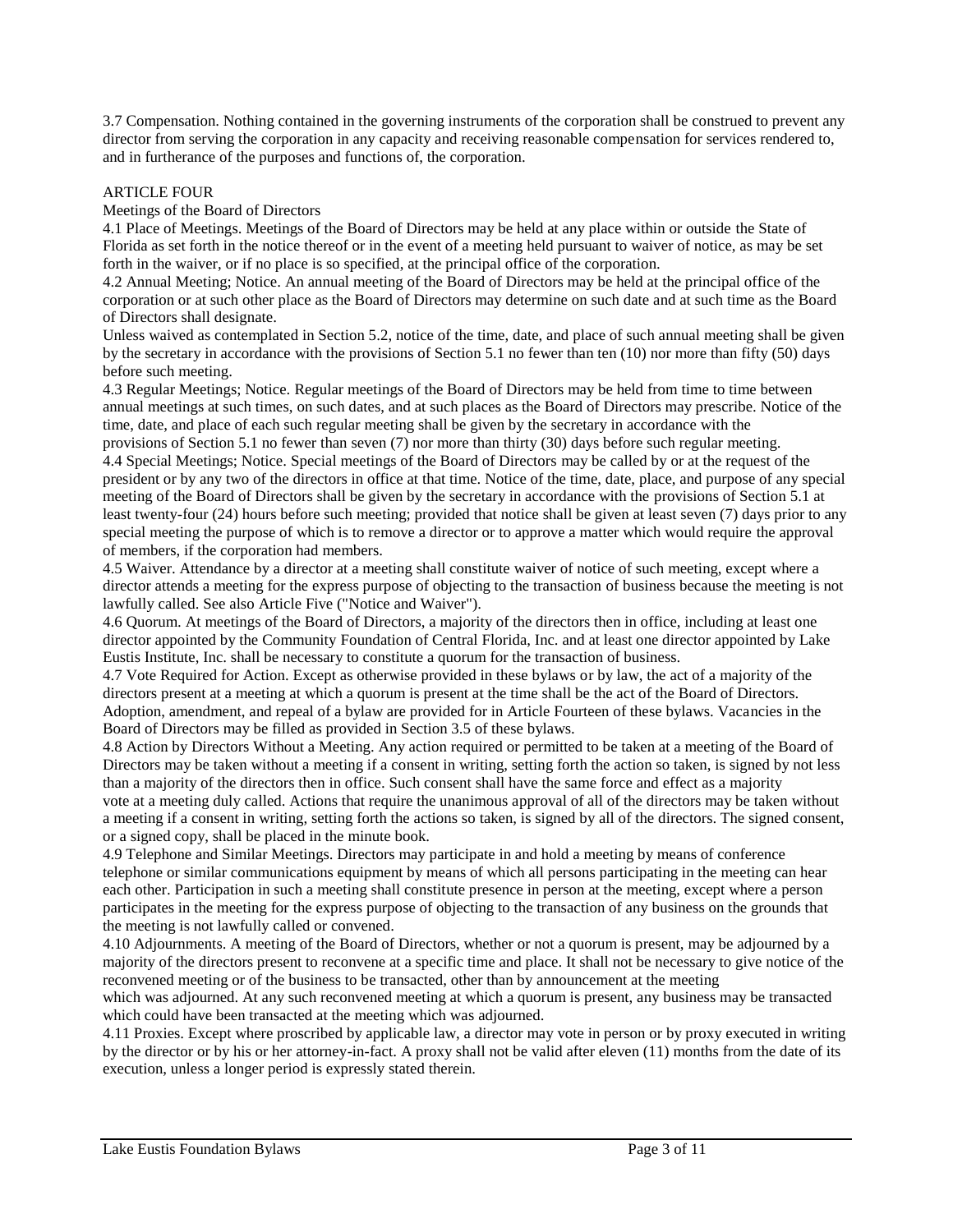# ARTICLE FIVE

Notice and Waiver

5.1 Procedure. Whenever these bylaws require notice to be given, the notice shall be given in accordance with this Section 5.1. Notice under these bylaws shall be in writing unless oral notice is reasonable under the circumstances. Notice may be communicated in person, by telephone, teletype, e-mail, or other form of wire or wireless or electronic communication, or by mail or private carrier. If these forms of personal notice are impracticable, notice may be communicated by a newspaper of general circulation in the area where published, or by radio, television, or other form of public broadcast communication. Written notice, if in a comprehensible form, is effective at the earliest of the following:

(1) When received or when delivered, properly addressed, to the addressee's last known principal place of business or residence;

(2) Five (5) days after its deposit in the mail, as evidenced by the postmark, if mailed with first-class postage prepaid and correctly addressed; or

(3) On the date shown on the return receipt, if sent by registered or certified mail, return receipt requested, and the receipt is signed by or on behalf of the addressee. Oral notice is effective when communicated if communicated in a comprehensible manner. In calculating time periods for notice, when a period of time measured in days, weeks, months, years, or other measurement of time is prescribed for the exercise of any privilege or the discharge of any duty, the first day shall not be counted but the last day shall be counted.

5.2 Waiver. Any notice may be waived before or after the date and time stated in the notice. Except as provided herein, the waiver must be in writing, signed by the person entitled to the notice, and delivered to the corporation for inclusion in the minutes or filing with the corporate records. A person's attendance at or participation in a meeting waives any required notice to him or her of the meeting unless such person at the beginning of the meeting (or promptly upon his or her arrival) objects to holding the meeting or transacting business at the meeting and does not thereafter vote for or assent to action taken at the meeting.

## ARTICLE SIX

## Board of Advisors

6.1 Appointment. The Board of Directors may appoint such persons as it reasonably deems necessary or desirable to act as the Board of Advisors of the corporation. To the extent possible, the Board of Advisors should consist of persons whose integrity, capability, experience, knowledge of the communities and institutions served by the corporation, and community standing will help the Board of Directors carry out its functions. The number of persons appointed to constitute the Board of Advisors shall be determined in the sole discretion of the Board of Directors. 6.2 Purpose. It shall be the function and purpose of the Board of Advisors to advise the Board of Directors on matters relating to the business and affairs of the corporation, and to suggest or be available for consultation with regard to projects or activities which the corporation may undertake, consistent with its exempt purposes, in furtherance of its goals and objectives.

## ARTICLE SEVEN

## **Officers**

7.1 Number and Qualifications. The executive officers of the corporation shall consist of a president, one or more vice presidents, as determined by the Board of Directors, a secretary, and a treasurer. The Board of Directors may from time to time create and establish the duties of such other officers or assistant officers as it deems necessary for the efficient management of the corporation, but the corporation shall not be required to have at any time any officers other than a president, a secretary and a treasurer. Any two (2) or more offices may be held by the same person. 7.2 Election and Term of Office. The executive officers of the corporation shall be elected by the Board of Directors from the members of the Board of Directors and shall serve for terms of one year and until their successors have been elected and qualified, or until their earlier death, resignation, removal, retirement, or disqualification. While holding such office, the president of the corporation shall serve as a member of the Board of Directors of the corporation.

7.3 Other Agents. The Board of Directors may appoint from time to time such agents as it may deem necessary or desirable, each of whom shall hold office during the pleasure of the board, and shall have such authority and perform such duties and shall receive such reasonable compensation, if any, as the Board of Directors may from time to time determine.

7.4 Removal. Any officer or agent elected or appointed by the Board of Directors may be removed by the Board of Directors whenever in its judgment the best interests of the corporation will be served thereby. However, any such removal shall be without prejudice to the contract rights, if any, of the officer or agent so removed.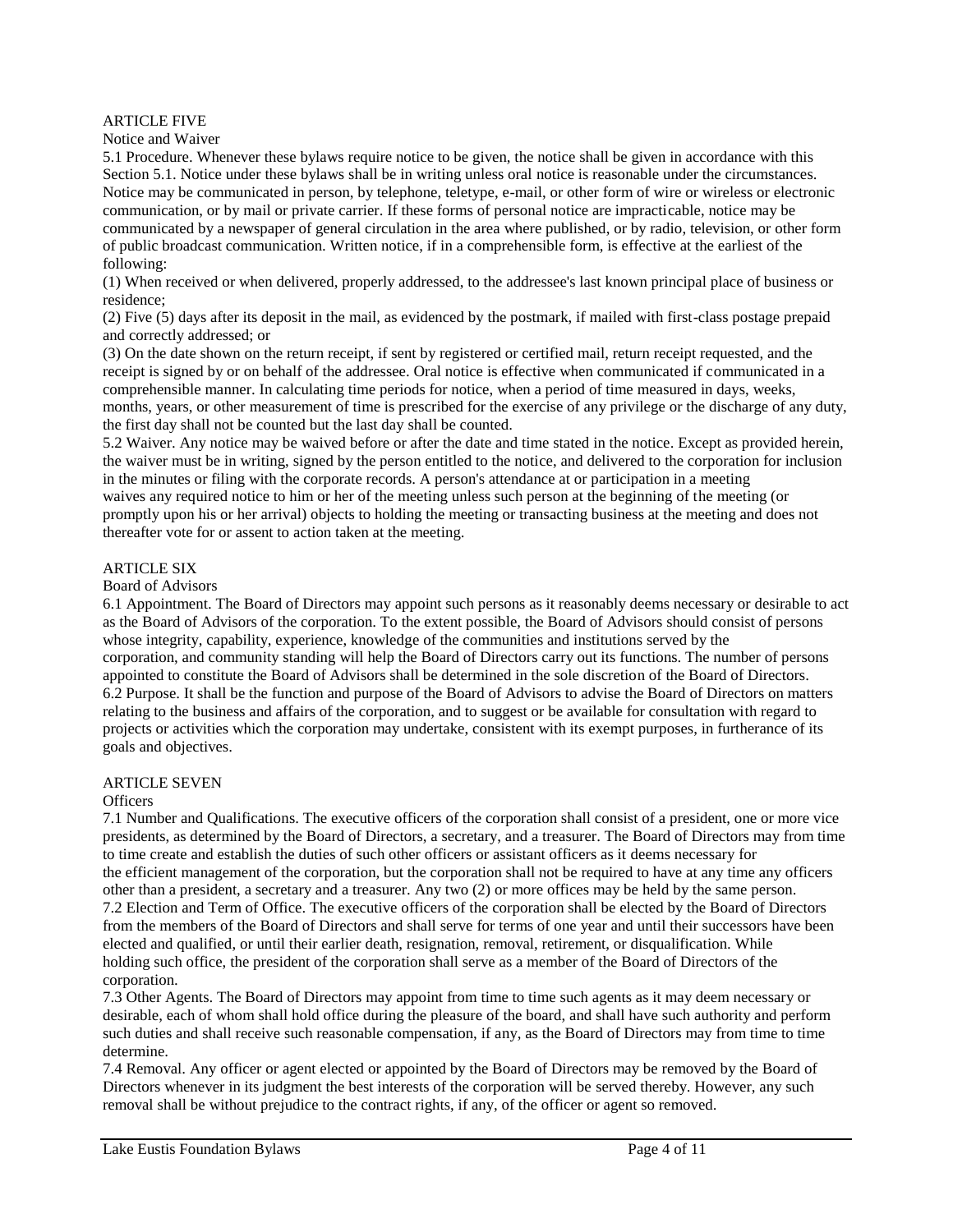7.5 Vacancies. A vacancy in any office arising at any time and from any cause may be filled for the unexpired term at any meeting of the Board of Directors.

7.6 President. The president shall be the chief executive officer of the corporation, shall serve as a member of the Board of Directors, and shall preside at all meetings of the Board of Directors. The president shall also serve as a member, with right to vote, of the executive committee of the Board of Directors and as a voting member, ex officio, of any and all other committees of directors. He or she shall be authorized to sign checks, drafts, and other orders for the payment of money, notes or other evidences of indebtedness issued in the name of the corporation, and statements and reports required to be filed with government officials or agencies; and he or she shall be authorized to enter into any contract or agreement and to execute in the corporate name, along with the secretary, any instrument or other writing; and he or she shall see that all orders and resolutions of the Board of Directors are carried into effect. The president shall have the right to supervise and direct the management and operation of the corporation and to make all decisions as to policy and otherwise which may arise between meetings of the Board of Directors, and the other officers and employees of the corporation shall be under his or her supervision and control during such interim. The president shall perform such other duties and have such other authority and powers as the Board of Directors may from time to time prescribe. 7.7 Vice Presidents. The vice presidents, in the order of their seniority, unless otherwise determined by the president or by the Board of Directors, shall, in the absence or disability of the president, perform the duties and have the authority and exercise the powers of the president. They shall perform such other duties and have such other authority and powers as the Board of Directors may from time to time prescribe or as the president may from time to time delegate. 7.8 Secretary.

(a) The secretary shall attend all meetings of the Board of Directors and record, or cause to be recorded, all votes, actions and the minutes of all proceedings in a book to be kept for that purpose and shall perform, or cause to be performed, like duties for the executive and other committees when required.

(b) The secretary shall give, or cause to be given, notice of all meetings of the Board of Directors.

(c) The secretary shall keep in safe custody the seal of the corporation and, when authorized by the Board of Directors or the president, affix it to any instrument requiring it. When so affixed, it shall be attested by his or her signature or by the signature of the treasurer or an assistant secretary.

(d) The secretary shall be under the supervision of the president. He or she shall perform such other duties and have such other authority and powers as the Board of Directors may from time to time prescribe or as the president may from time to time delegate.

7.9 Assistant Secretaries. The assistant secretaries, in the order of their seniority, unless otherwise determined by the president or by the Board of Directors, shall, in the absence or disability of the secretary, perform the duties and have the authority and exercise the powers of the secretary. They shall perform such other duties and have such other powers as the Board of Directors may from time to time prescribe or as the president may from time to time delegate.

7.10 Treasurer.

(a) The treasurer shall have custody of the corporate funds and securities and shall keep full and accurate accounts of receipts and disbursements of the corporation and shall deposit all monies and other valuables in the name and to the credit of the corporation into depositories designated by the Board of Directors.

(b) The treasurer shall disburse the funds of the corporation as ordered by the Board of Directors, and prepare financial statements each month or at such other intervals as the Board of Directors shall direct.

(c) If required by the Board of Directors, the treasurer shall give the corporation a bond (in such form, in such sum, and with such surety or sureties as shall be satisfactory to the board) for the faithful performance of the duties of his or her office and for the restoration to the corporation, in case of his or her death, resignation, retirement, or removal from office of all books, papers, vouchers, money and other property of whatever kind in his or her possession or under his or her control belonging to the corporation.

(d) The treasurer shall perform such other duties and have such other authority and powers as the Board of Directors may from time to time prescribe or as the president may from time to time delegate.

7.11 Assistant Treasurers. The assistant treasurers, in the order of their seniority, unless otherwise determined by the president or by the Board of Directors, shall, in the absence or disability of the treasurer, perform the duties and have the authority and exercise the powers of the treasurer. They shall perform such other duties and have such other powers as the Board of Directors may from time to time prescribe or as the president may from time to time delegate.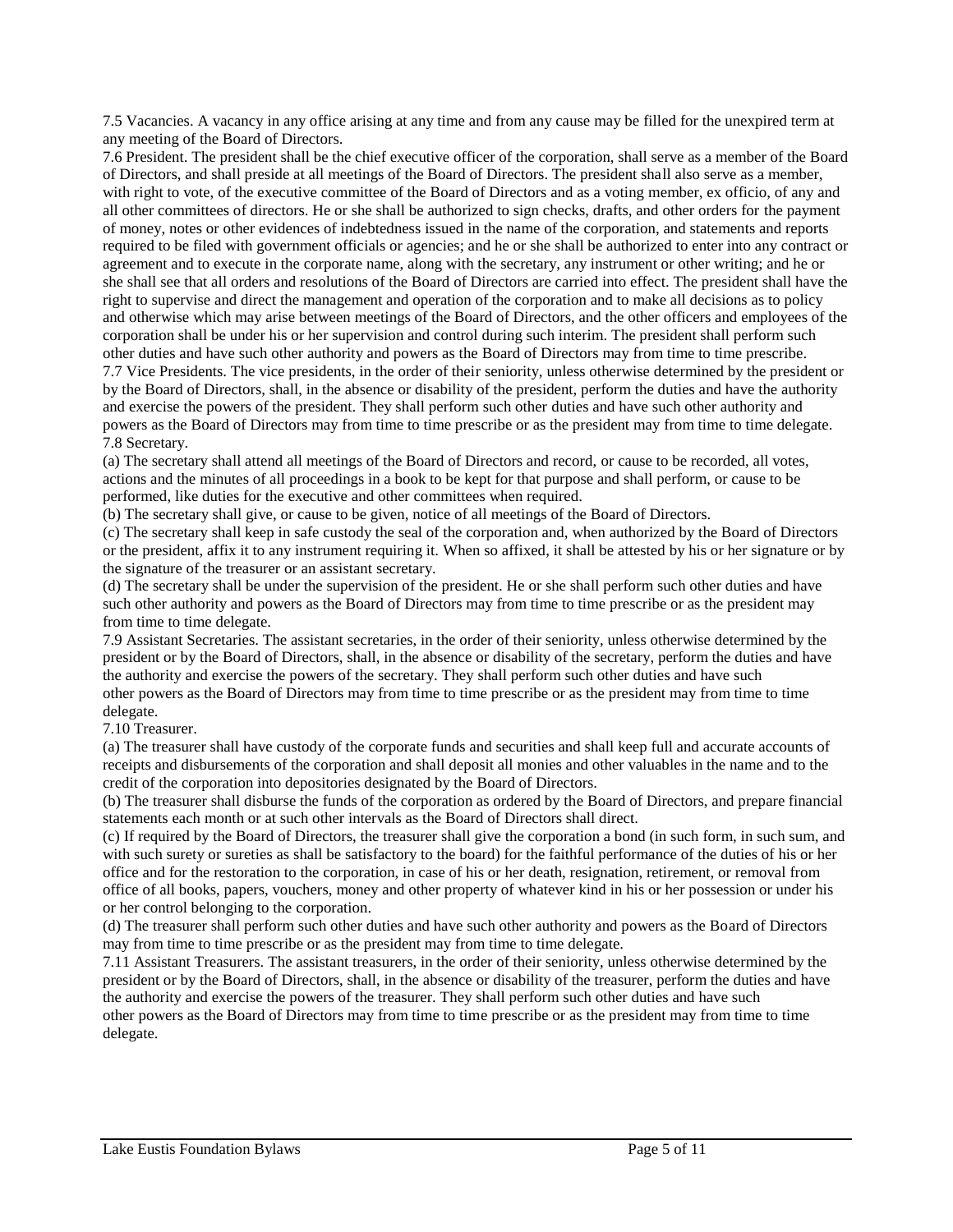## ARTICLE EIGHT

#### Committees of Directors

8.1 Executive Committee. By resolution adopted by a majority of the directors in office, the Board of Directors may designate from among its members one or more executive committees, each of which shall consist of three (3) or more directors, including the president of the corporation, at least one director appointed by the Community Foundation of Central Florida, Inc., and at least one director appointed by Lake Eustis Institute, Inc. Each such executive committee, to the extent provided in such resolution, shall have and exercise the authority of the Board of Directors in the management of the affairs of the corporation; but the designation of any such executive committees and the delegation thereto of authority shall not operate to relieve the Board of Directors, or any individual director, of any responsibility imposed upon it or him or her by law.

8.2 Other Committees of Directors. Other committees, each consisting of two (2) or more directors, not having and exercising the authority of the Board of Directors in the management of the corporation may be designated by a resolution adopted by a majority of directors present at a meeting at which a quorum is present. Except as otherwise provided in such resolution, members of each such committee shall be appointed by the president of the corporation. Any member of any committee may be removed by the person or persons authorized to appoint such member whenever in their judgment the best interests of the corporation shall be served by such removal.

8.3 Advisory and Other Committees. The Board of Directors may provide for such other committees, including committees, advisory groups, boards of governors, etc., consisting in whole or in part of persons who are not directors of the corporation, as it deems necessary or desirable, and discontinue any such committee at its pleasure. It shall be the function and purpose of each such committee to advise the Board of Directors; and each such committee shall have such powers and perform such specific duties or functions, not inconsistent with the articles of incorporation of the corporation or these bylaws, as may be prescribed for it by the Board of Directors. Appointments to and the filling of vacancies on any such other committees shall be made by the president of the corporation, unless the Board of Directors otherwise provides. Any action by each such committee shall be reported to the Board of Directors at its meeting next succeeding such

action and shall be subject to control, revision, and alteration by the Board of Directors, provided that no rights of third persons shall be prejudicially affected thereby. See Article Six ("Board of Advisors").

8.4 Term of Appointment. Each member of a committee shall continue as such until the next annual meeting of the Board of Directors and until his or her successor is appointed, unless the committee shall be sooner terminated, or unless such member shall be removed from such committee, or unless such member shall cease to qualify as a member thereof.

8.5 Chairman. One member of each committee shall be appointed chairman thereof.

8.6 Vacancies. Vacancies in the membership of any committee may be filled by appointments made in the same manner as provided in the case of the original appointments.

8.7 Quorum. Unless otherwise provided in the resolution of the Board of Directors designating a committee, a majority of the whole committee shall constitute a quorum; and the act of a majority of members present at a meeting at which a quorum is present shall be the act of the committee.

8.8 Rules. Each committee may adopt rules for its own government, so long as such rules are not inconsistent with these bylaws or with rules adopted by the Board of Directors.

## ARTICLE NINE

Special Committees

9.1 Special Committees. The president, with the approval of the Board of Directors, shall appoint such other committees, sub-committees, or task forces as may be necessary or desirable and which are not in conflict with other provisions of these bylaws; and the duties of any such committees shall be prescribed by the Board of Directors upon their appointment.

9.2 Term of Appointment. Each member of a committee shall continue as such until the next annual meeting of the Board of Directors or until his or her successor is appointed, unless the committee shall be sooner terminated, or unless such member shall be removed from such committee, or unless such member shall cease to qualify as a member thereof.

9.3 Chairman. One member of each committee shall be appointed chairman thereof.

9.4 Vacancies. Vacancies in the membership of any committee may be filled by appointments made in the same manner as provided in the case of the original appointments.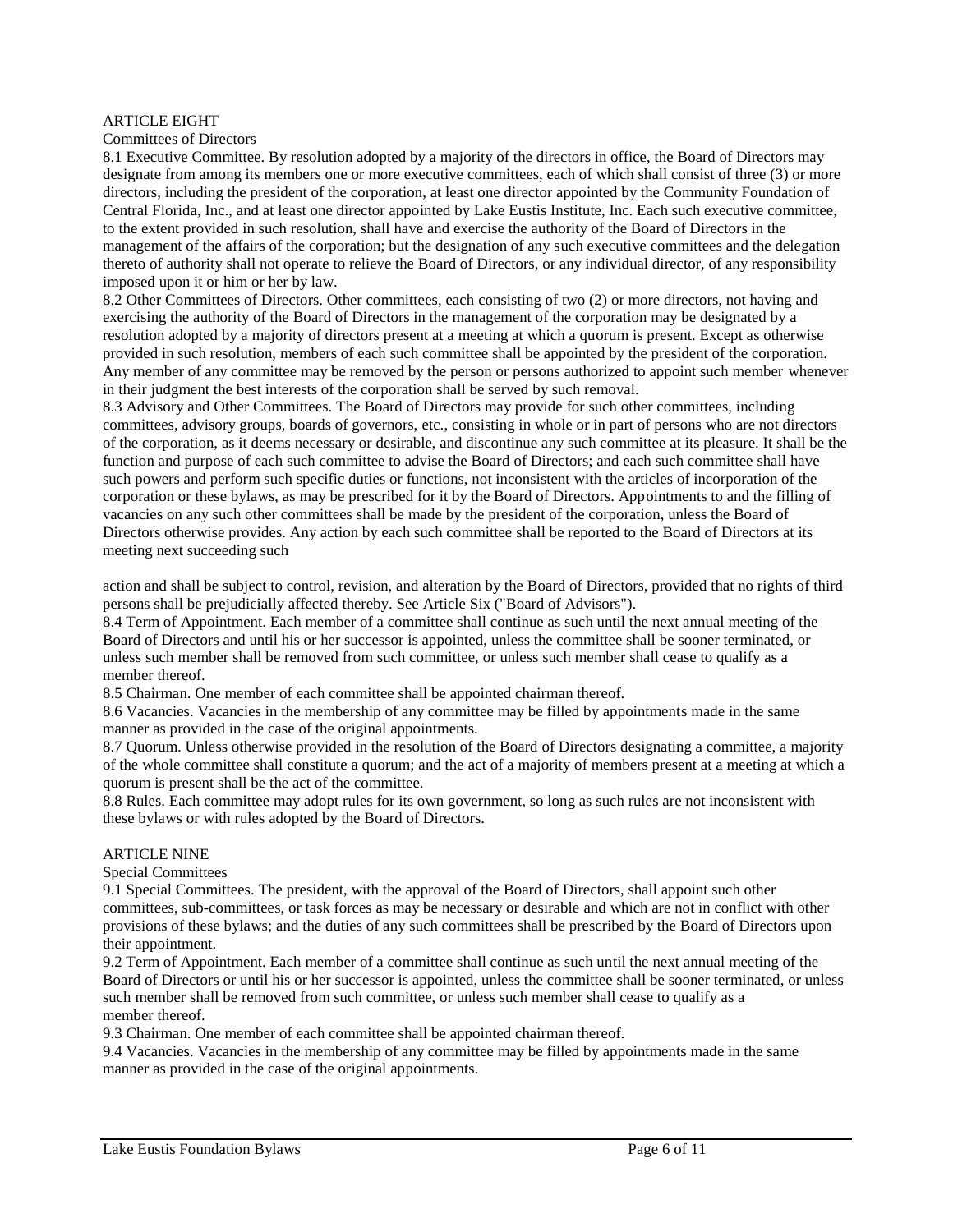9.5 Quorum. Unless the Board of Directors directs otherwise, a majority of the whole committee shall constitute a quorum; and the act of a majority of the members present at a meeting at which a quorum is present shall be the act of the committee.

9.6 Rules. Each committee may adopt rules for its own government, so long as such rules are not inconsistent with these bylaws or with rules adopted by the Board of Directors.

## ARTICLE TEN

### Distributions and Disbursements

10.1 Distributions and Disbursements. The Board of Directors, not less frequently than annually, shall (a) determine all distributions to be made from net income, capital gain, and principal of the corporation (including funds held by trustees, custodians, or agents of the corporation) pursuant to provisions of the articles of incorporation, these bylaws, and the donors' directions if and to the extent applicable as provided herein; (b) make, or authorize and direct the respective trustees, custodians, or agents having custody of funds of the corporation to make, payments to organizations or persons to whom payments are to be made, in such amounts and at such times and with such accompanying restrictions, if any, as it deems necessary to assure use for the charitable purposes and in the manner intended; and (c) determine all disbursements to be made for administrative expenses incurred by the corporation and direct the respective trustees, custodians, or agents having custody of funds of the corporation as to payments thereof and funds to be charged.

10.2 Vote Required for Determinations. All such determinations shall be made by the affirmative vote of a majority of directors present at a meeting duly called at which a quorum is present, unless otherwise expressly provided in these bylaws or by direction of the donor as a condition of the gift.

10.3 Distribution of Capital. Determinations may be made to distribute capital from funds given without directions as to principal or income or capital gain, as well as pursuant to directions expressly permitting use of principal; but the Board of Directors shall inform the trustee, custodian, or agent having custody of the funds of the corporation as far in advance as the Board of Directors deems practicable so as to permit the trustee, custodian, or agent to adjust its investment policies accordingly, and may, upon advice from the trustee, custodian, or agent as to how the desired distribution and any necessary liquidation of investment can be accomplished most economically, adjust its directions for distributions so far as it deems practicable accordingly.

10.4 Determination of Effective Agencies and Means for Carrying Out the Charitable Purposes of the Corporation. The Board of Directors shall gather and analyze facts and conduct such investigation and research as from time to time may be necessary or desirable in order to determine the most effective agencies and means for carrying out the charitable purposes and functions of the corporation, and may direct disbursements for such fact gathering and analysis, investigation, and research from funds given for such purposes or from funds given without designation as to purpose. Disbursements for other proper administrative expenses incurred by the Board of Directors, including salaries for such professional and other assistance as it from time to time deems necessary or desirable, shall be directed to be paid so far as possible, first from any funds designated for such purposes, and any balance out of income and capital gain of the funds of the corporation or such of its principal as is not specifically restricted against such use.

10.5 Furtherance of Charitable Purposes. In furtherance of the charitable purposes and functions of the corporation, when needs therefore have been determined and with appropriate provisions to assure use solely for such purposes, the Board of Directors may direct distributions to such persons, organizations, governments, or governmental agencies as in the opinion of the Board of Directors can best carry out such purposes and functions or help create new qualified charitable organizations to carry out such purposes and functions.

## ARTICLE ELEVEN

#### Contracts, Checks, Deposits, and Funds

11.1 Contracts. The Board of Directors may authorize any officer or officers, agent or agents of the corporation, in addition to the officers so authorized by these bylaws, to enter into any contract or execute and deliver any instrument in the name and on behalf of the corporation. Such authority must be in writing and may be general or confined to specific instances.

11.2 Checks, Drafts, Notes, Etc. All checks, drafts or other orders for the payment of money, notes or other evidences of indebtedness issued in the name of the corporation shall be signed by such officer or officers, agent or agents, of the corporation and in such other manner as may from time to time be determined by resolution of the Board of Directors. In the absence of such determination by the Board of Directors, such instruments shall be signed by the treasurer or an assistant treasurer and countersigned by the president or a vice president of the corporation.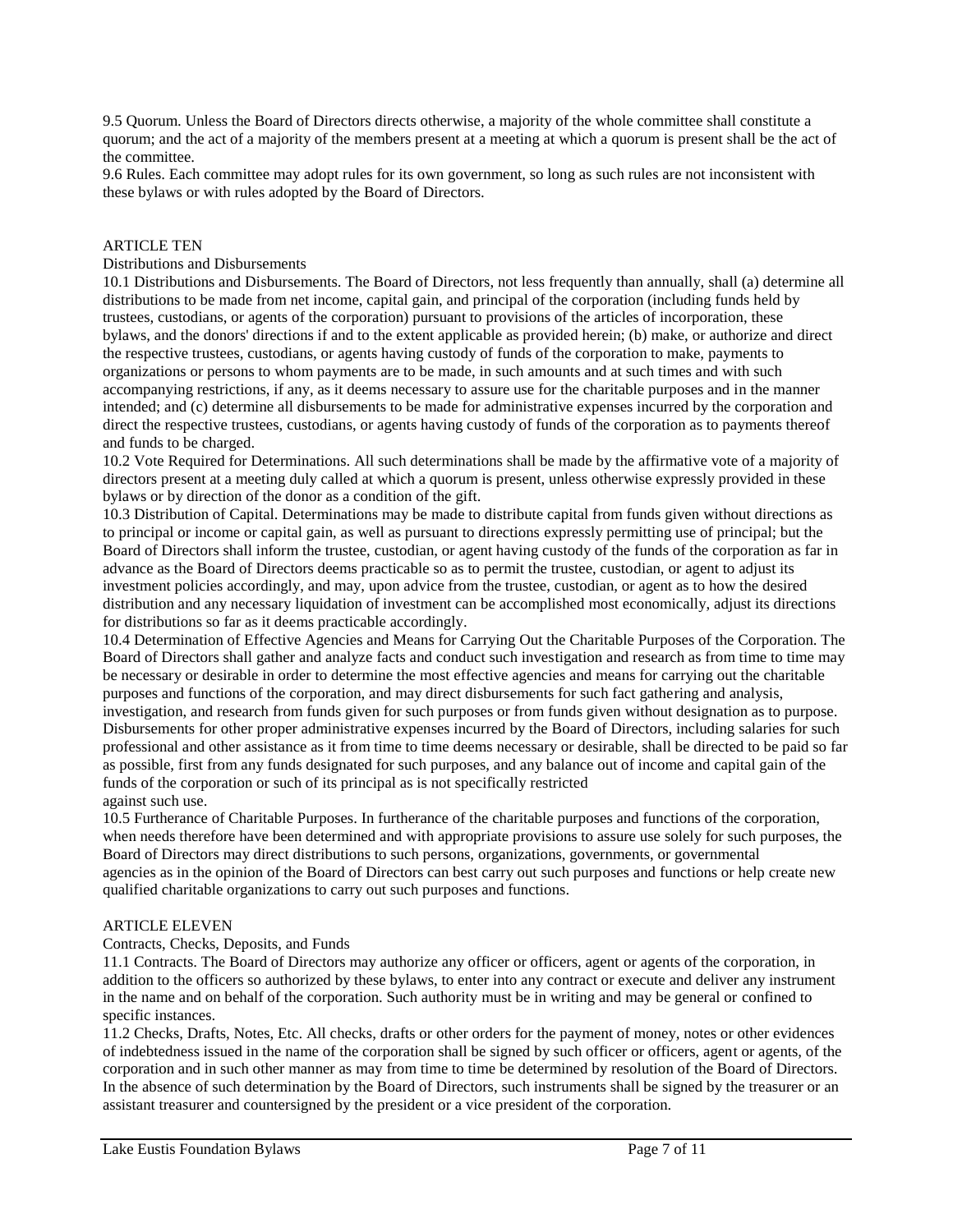11.3 Deposits. All funds of the corporation shall be deposited from time to time to the credit of the corporation in such banks, trust companies or other depositories as the Board of Directors may select.

11.4 Gifts. The Board of Directors may accept on behalf of the corporation any contribution, gift, bequest, or devise for the general purposes or for any special purpose of the corporation. Any restricted gifts shall be represented by a written gift resolution approved by the Board and the Donor.

#### ARTICLE TWELVE

## Indemnification and Insurance

12.1 Indemnification. In the event that any person who was or is a party to or is threatened to be made a party to any threatened, pending or completed action, suit or proceeding, whether civil, criminal, administrative or investigative, seeks indemnification from the corporation against expenses, including attorneys' fees (and in the case of actions other than those by or in the right of the corporation, judgments, fines and amounts paid in settlement), actually and reasonably incurred by him or her in connection with such action, suit, or proceeding by reason of the fact that such person is or was a director, officer, employee, trustee, or agent of the corporation, or is or was serving at the request of the corporation as a director, officer, employee, trustee, or agent of another corporation, domestic or foreign, nonprofit or for profit, partnership, joint venture, trust, or other enterprise, then, unless such indemnification is ordered by a court, the corporation shall determine, or cause to be determined, in the manner provided under Florida law whether or not indemnification is proper under the circumstances because the person claiming such indemnification has met the applicable standards of conduct set forth in Florida law; and, to the extent it is so determined that such indemnification is proper, the person claiming such indemnification shall be indemnified to the fullest extent now or hereafter permitted by Florida law.

12.2 Indemnification Not Exclusive of Other Rights. The indemnification provided in Section 12.1 above shall not be deemed exclusive of any other rights to which those seeking indemnification may be entitled under the articles of incorporation or bylaws, or any agreement, vote of members or disinterested directors, or otherwise, both as to action in his or her official capacity and as to action in another capacity while holding such office, and shall continue as to a person who has ceased to be a director, officer, employee, trustee or agent, and shall inure to the benefit of the heirs, executors, and administrators of such a person.

12.3 Insurance. To the extent permitted by Florida law, the corporation may purchase and maintain insurance on behalf of any person who is or was a director, officer, employee, trustee, or agent of the corporation, or is or was serving at the request of the corporation as a director, officer, employee, trustee or agent of another corporation, domestic or foreign, nonprofit or for profit, partnership, joint venture, trust or other enterprise.

#### ARTICLE THIRTEEN

#### Miscellaneous

13.1 Books and Records. The corporation shall keep correct and complete books and records of account and shall also keep minutes of the proceedings of its Board of Directors and committees having any of the authority of the Board of Directors. The corporation shall keep at its registered or principal office a record giving the names and addresses of the directors and any other information required under Florida law.

13.2 Corporate Seal. The corporate seal (of which there may be one or more exemplars) shall be in such form as the Board of Directors may from time to time determine.

13.3 Fiscal Year. The Board of Directors is authorized to fix the fiscal year of the corporation and to change the same from time to time as it deems appropriate.

13.4 Internal Revenue Code. All references in these bylaws to sections of the Internal Revenue Code shall be considered references to the Internal Revenue Code of 1986, as from time to time amended, to the corresponding provisions of any applicable future United States Internal Revenue Law, and to all regulations issued under such sections and provisions.

13.5 Construction. Whenever the context so requires, the masculine shall include the feminine and neuter, and the singular shall include the plural, and conversely. If any portion of these bylaws shall be invalid or inoperative, then, so far as is reasonable and possible:

(a) The remainder of these bylaws shall be considered valid and operative; and

(b) Effect shall be given to the intent manifested by the portion held invalid or inoperative.

13.6 Table of Contents; Headings. The table of contents and headings are for organization, convenience and clarity. In interpreting these bylaws, they shall be subordinated in importance to the other written material.

13.7 Relation to Articles of Incorporation. These bylaws are subject to, and governed by, the articles of incorporation.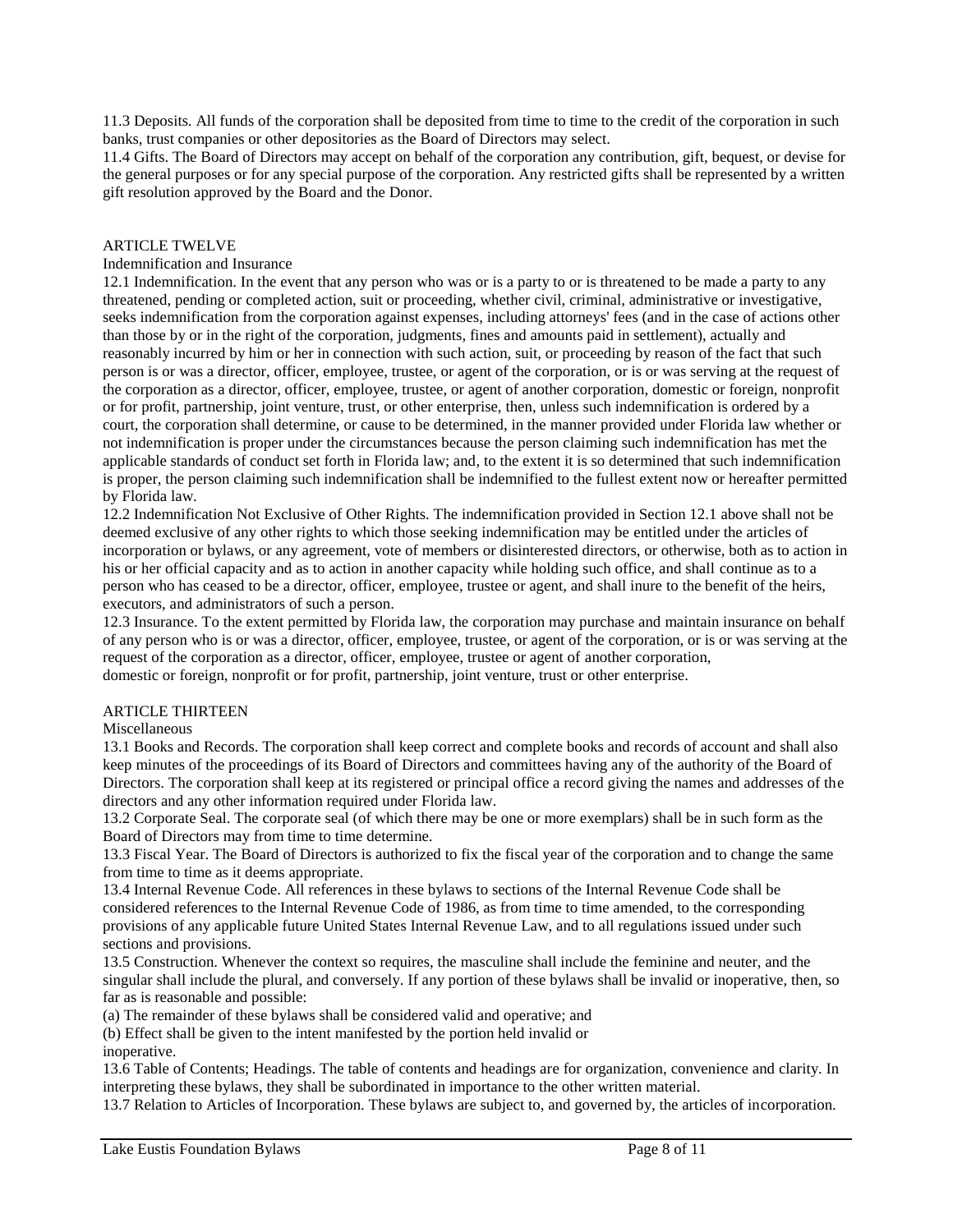#### ARTICLE FOURTEEN

Amendments

14.1 Power to Amend Bylaws. The Board of Directors shall have the power to alter, amend, or repeal these bylaws or adopt new bylaws, but only with the prior approval in writing of the Board of Directors of the Community Foundation of Central Florida, Inc. This Section 14.1 may not be altered, amended, or repealed, anything in these bylaws to the contrary notwithstanding.

14.2 Conditions. Action by the Board of Directors with respect to bylaws shall be taken by the affirmative vote of a majority of all of the directors then holding office.

#### ARTICLE FIFTEEN

#### Tax-Exempt Status

15.1 Tax-Exempt Status. The affairs of the corporation at all times shall be conducted in such a manner as to assure the corporation's status as an organization qualifying for exemption from taxation pursuant to section  $501(c)(3)$  of the Internal Revenue Code.

#### ARTICLE SIXTEEN

Director or Officer Conflicts of Interest

16.1 Conflict of Interest Transaction. No director or officer of the corporation, or any family member of such director or officer, or any corporation, partnership, association, trust or other entity in which such director or officer, or family member of such director or officer, serves as a director, officer, partner or trustee, or has a financial interest, shall be permitted to enter into any contract or transaction with the corporation unless:

(a) Such director or officer discloses to the Board of Directors of the corporation the material facts as to his or her or his or her family member's relationship with or interest in the entity proposing to enter into the contract or ransaction with the corporation, and the Board of Directors authorizes the contract or transaction by the affirmative vote of a majority of the disinterested directors (even though the disinterested directors may constitute less than a quorum); and (b) The contract or transaction is fair to the corporation.

16.2 Fairness to the Corporation. Factors to be considered in determining whether the contract or transaction is "fair" to the corporation include an examination of the following:

(a) The price and terms of the contract or transaction (the price and terms of the contract or transaction may vary, but must be on a level which the Board of Directors would accept in an arm's-length negotiation, in light of the knowledge that the Board of Directors would reasonably have acquired in the course of such negotiation); and

(b) Whether the Board of Directors would reasonably determine that the contract or transaction was in the best interests of the corporation.

16.3 Remedies for Violation of Conflict of Interest Requirements. If a director or officer of the corporation, or any family member of such director or officer, or any corporation, partnership, association, trust or other entity in which such director, officer or family member of such director or officer serves as a director, officer, partner or trustee, or has a financial interest, enters into any contract or transaction with the corporation without complying with the requirements described above, the Board of Directors may, at its sole discretion:

(a) Void the contract or transaction in its entirety and recover from such director or officer any damages and expenses suffered or incurred by the corporation as a result of the contract or transaction; or

(b) Modify the price and terms of the contract or transaction so that the corporation receives a price and terms comparable to what the corporation would receive in an arm's-length negotiation.

## ARTICLE SEVENTEEN

Adoption of Bylaws The LAKE EUSTIS FOUNDATION, Inc. was organized under the laws of the State of Florida on January 2, 2004. These bylaws were adopted, and became effective, as of January 9, 2004. APPROVED: THE LAKE EUSTIS FOUNDATION, INC. ATTEST: By: \_\_\_\_\_\_\_\_\_\_\_\_\_\_\_\_\_\_\_\_

Jerry P. Brown, President

Frank T. Gaylord, Secretary [CORPORATE SEAL]

Lake Eustis Foundation Bylaws Page 9 of 11

\_\_\_\_\_\_\_\_\_\_\_\_\_\_\_\_\_\_\_\_\_\_\_\_\_\_\_\_\_\_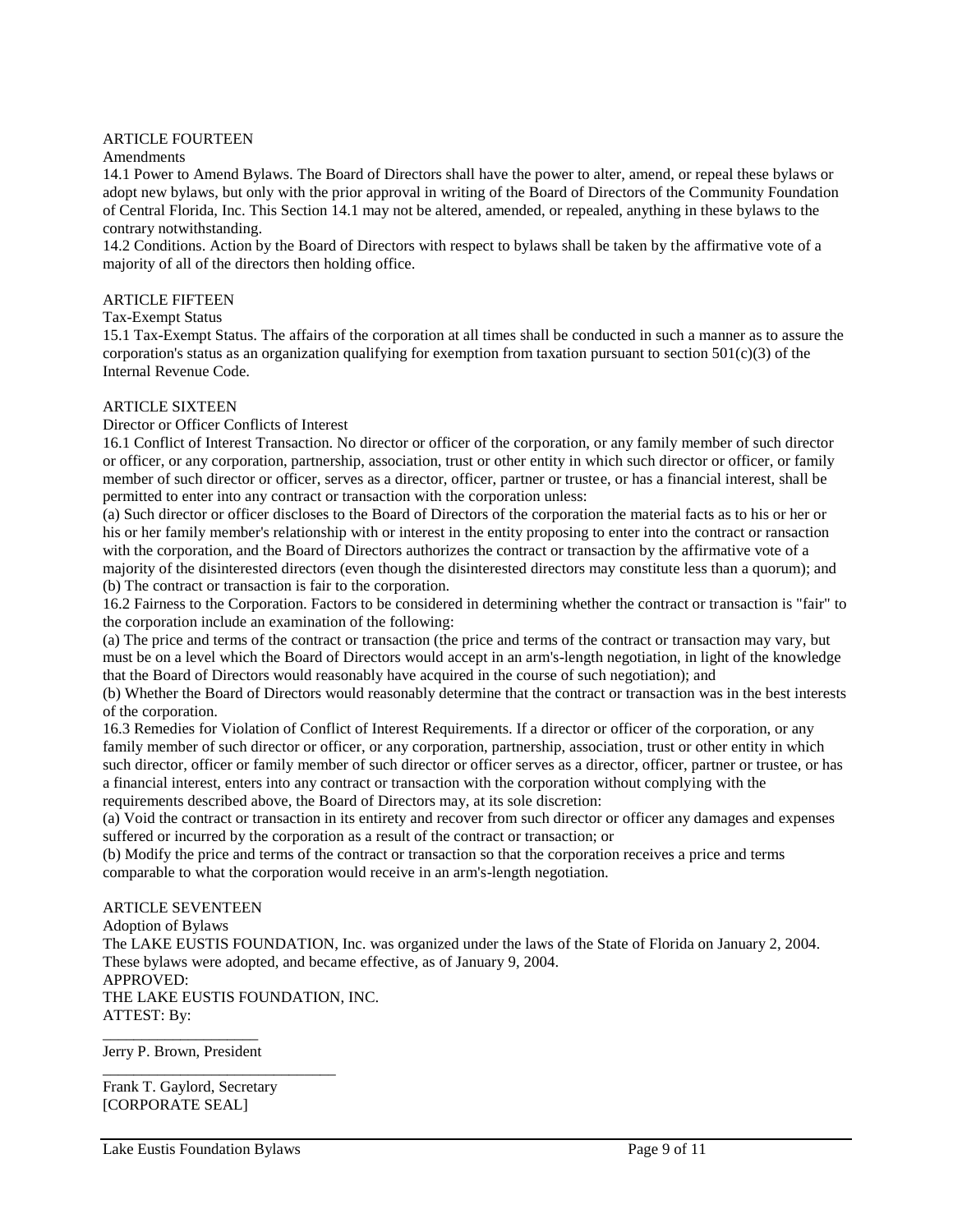# THE LAKE EUSTIS FOUNDATION, INC. TABLE OF CONTENTS

|                                                                     | Page |
|---------------------------------------------------------------------|------|
|                                                                     |      |
|                                                                     |      |
|                                                                     |      |
|                                                                     |      |
|                                                                     |      |
|                                                                     |      |
|                                                                     |      |
|                                                                     |      |
|                                                                     |      |
|                                                                     |      |
| Section 3.1 Authority and Responsibility of the Board of Directors2 |      |
|                                                                     |      |
|                                                                     |      |
|                                                                     |      |
|                                                                     |      |
|                                                                     |      |
|                                                                     |      |
|                                                                     |      |
|                                                                     |      |
|                                                                     |      |
|                                                                     |      |
|                                                                     |      |
|                                                                     |      |
|                                                                     |      |
|                                                                     |      |
|                                                                     |      |
|                                                                     |      |
|                                                                     |      |
|                                                                     |      |
|                                                                     |      |

# TABLE OF CONTENTS

| Page |  |
|------|--|
|      |  |
|      |  |
|      |  |
|      |  |
|      |  |
|      |  |
|      |  |
|      |  |
|      |  |
|      |  |
|      |  |
|      |  |
|      |  |
|      |  |
|      |  |
|      |  |
|      |  |